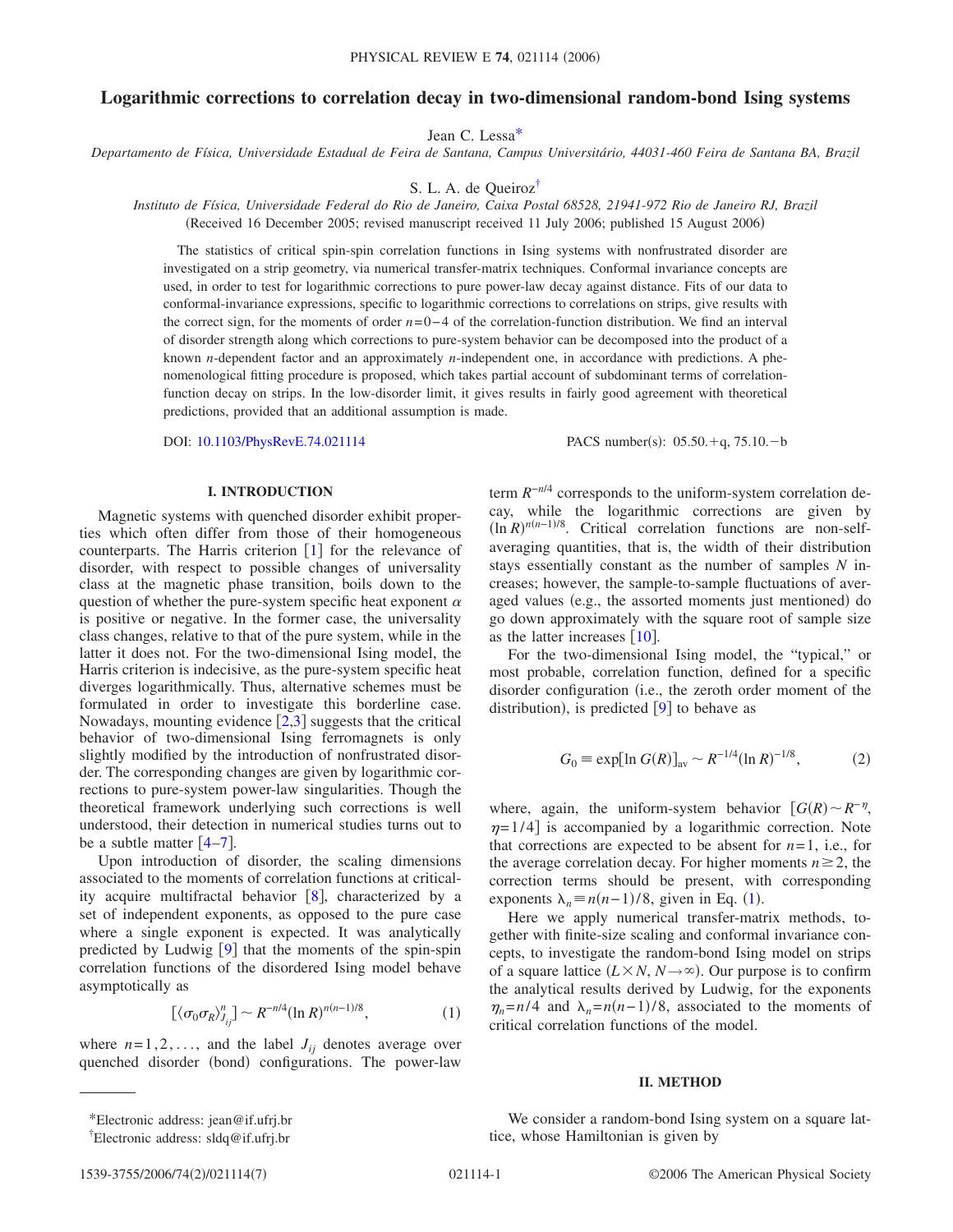$$
\mathcal{H} = -\sum_{i,j} J_{ij}\sigma_i \sigma_j,\tag{3}
$$

where  $\sigma_i = \pm 1$  are the (site) spin variables and  $J_{ij}$  are ferromagnetic interactions between nearest-neighbor spins, extracted from the quenched probability distribution:

<span id="page-1-6"></span>
$$
P(J_{ij}) = \frac{1}{2} [\delta(J_{ij} - J_0) + \delta(J_{ij} - rJ_0)], \quad 0 \le r \le 1.
$$
 (4)

The exact critical temperature  $\beta_c = 1/k_B T_c$  is known from duality  $[11,12]$  $[11,12]$  $[11,12]$  $[11,12]$ 

$$
\sinh(2\beta_c J_0)\sinh(2\beta_c r J_0) = 1.
$$
 (5)

<span id="page-1-0"></span>In our calculations we initially consider a system with  $r=1/4$ , for which Eq. ([5](#page-1-0)) gives  $T_c(1/4)/J_0=1.239\cdots$  (in these units, the critical point of the uniform system is at  $T_c(1)/J_0 = 2.269 \cdot \cdot \cdot$ ). We shall also investigate stronger disorder, by using  $r=0.1$ , 0.05, and 0.01 [for the latter, the critical temperature is  $T_c(0.01)/J_0=0.5089\cdots$ . The calculation of spin-spin correlation functions follows the lines of Sec. 1.4 of Ref. [[13](#page-6-10)], with standard adaptations for an inhomoge-neous system [[14](#page-6-11)]. Taking two spins on, say, row 1, separated by a distance  $R$ , and for a given configuration  $C$  of bonds, one has

<span id="page-1-1"></span>
$$
\langle \sigma_0^1 \sigma_R^1 \rangle_{\mathcal{C}} = \frac{\sum_{\sigma_0 \sigma_R} \widetilde{\psi}(\sigma_0) \sigma_0^1 \left( \prod_{i=0}^{R-1} T_i \right)_{\sigma_0 \sigma_R} \sigma_R^1 \psi(\sigma_R)}{\sum_{\sigma_0 \sigma_R} \widetilde{\psi}(\sigma_0) \left( \prod_{i=0}^{R-1} T_i \right)_{\sigma_0 \sigma_R} \psi(\sigma_R)}, \quad (6)
$$

where  $\sigma_0 = {\sigma_0^1 \cdots \sigma_0^L}$  and correspondingly for  $\sigma_R$ ; the bonds that make the transfer matrices  $T_i$  belong to  $C$ . For pure systems the  $2^L$ -component vectors  $\tilde{\psi}$ ,  $\psi$  are determined by the boundary conditions; for example, the choice of dominant left and right eigenvectors gives the correlation function in an infinite system  $[13]$  $[13]$  $[13]$ . Here, one needs only be concerned with avoiding start-up effects, since there is no convergence of iterated vectors. This is done by discarding the first few hundred iterates of the initial vector  $\mathbf{v}_0$ . From then on, one can shift the dummy origin of Eq. ([6](#page-1-1)) along the strip, taking  $\tilde{\psi}(\psi)$  to be the left- (right-) iterate of  $\mathbf{v}_0^T(\mathbf{v}_0)$  up to the shifted origin. In order to avoid spurious correlations between the dynamical variables, the respective iterations of  $\tilde{\psi}$  and  $\psi$ must use distinct realizations of the bond distribution.

As regards conformal invariance, this has been a fundamental tool to the understanding of the critical behavior of pure systems in two dimensions. Specifically, the spin-spin correlation function on a strip can be obtained from the conformal mapping  $w=x+iy=(L/2\pi)\ln z$ , of the plane  $z=u+iv$ onto a strip of width *L* with periodic boundary conditions across, leading to the following asymptotic behavior at criticality  $[15]$  $[15]$  $[15]$ :

$$
G_{xy}^{\text{pure}} \sim \left[ \frac{\pi/L}{\left[ \sinh^2(\pi x/L) + \sin^2(\pi y/L) \right]^{1/2}} \right]^\eta, \tag{7}
$$

<span id="page-1-2"></span>where  $\eta = 1/4$  for pure Ising spins.

For disordered spin systems at criticality, one expects conformal invariance to be preserved when averages over disorder are taken. Indeed, numerical evidence for this has been found in several instances, e.g., random-bond Ising model [[4](#page-6-3)[,10](#page-6-7)[,14](#page-6-11)], random-bond  $q$ -state Potts models [[16](#page-6-13)], random transverse Ising chains at  $T=0$  (equivalent to the twodimensional McCoy-Wu model)  $[17]$  $[17]$  $[17]$ , and Ising spin glasses  $[18-22]$  $[18-22]$  $[18-22]$ .

We first recall the simpler case where correlation decay in the bulk disordered system is purely polynomial. Considering correlation functions on a strip, preservation of conformal invariance in the sense just defined means that the decay-of-correlation exponents  $\eta_i$ , associated to the assorted moments  $m_i$  of the probability distribution (PDF) of correlation functions in the disordered magnet, can be determined via an extension of Eq.  $(7)$  $(7)$  $(7)$ , i.e., by assuming

$$
m_i \sim z^{-\eta_i}, \quad z \equiv [\sinh^2(\pi x/L) + \sin^2(\pi y/L)]^{1/2}.
$$
 (8)

<span id="page-1-3"></span>The  $\eta_i$  can be extracted by fitting numerical data to Eq.  $(8)$  $(8)$  $(8)$ . Thus far, it has been found that results derived in this way (e.g., for spin glasses) are consistent with those coming from different analytical methods which do not explicitly invoke conformal invariance  $\left[18,21,22\right]$  $\left[18,21,22\right]$  $\left[18,21,22\right]$  $\left[18,21,22\right]$  $\left[18,21,22\right]$ .

Before going further, one must recall that an extensive analysis of the inaccuracies associated to the finite strip width  $L$ , carried out in Ref.  $\left[21\right]$  $\left[21\right]$  $\left[21\right]$ , indicates that finite-width effects are essentially subsumed in the explicit *L* dependence given in Eq. ([7](#page-1-2)). Thus, higher-order finite-size corrections presumably do not play a significant role in the conformalinvariance properties of assorted moments of the correlationfunction PDF (at least when critical correlation decay in the bulk is purely power-law-like).

Turning now to the present case, one must envisage how the multiplicative logarithmic corrections, predicted in Eqs.  $(1)$  $(1)$  $(1)$  and  $(2)$  $(2)$  $(2)$  for bulk correlations, translate onto a strip geom-etry. According to Refs. [[23](#page-6-18)[,24](#page-6-19)], for distances  $R \gg L$  along the strip the correlation decay should be exponential, with  $m_n \equiv G_n(R) \sim \exp(-R/\xi_n)$ , where

$$
\frac{L}{\pi \xi_n} = \eta_n - \lambda_n \pi b g(\ln L) + O(g^2).
$$
 (9)

<span id="page-1-7"></span><span id="page-1-4"></span>In the above, *b* is a universal amplitude related to the normalization of the three-point function  $[23,24]$  $[23,24]$  $[23,24]$  $[23,24]$ , and

$$
g(\ln L) = \frac{g_0}{1 + \pi b g_0 \ln L},
$$
\n(10)

<span id="page-1-5"></span>where  $g_0$  is proportional to the intensity of disorder. In the limit  $L \rightarrow \infty$ , Eq. ([9](#page-1-4)) turns into a  $g_0$ -independent form

$$
\frac{L}{\pi \xi_n} = \eta_n - \frac{\lambda_n}{\ln L} + O\left(\frac{1}{\ln L}\right)^2,\tag{11}
$$

A semiquantitative verification of Eq.  $(11)$  $(11)$  $(11)$  was given, for  $n=0$  only, in Ref. [[4](#page-6-3)].

In Sec. III, we at first apply Eq.  $(8)$  $(8)$  $(8)$  to our data, i.e., logarithmic corrections are not explicitly considered. The idea is to keep as close as possible to the framework in which conformal invariance is known to apply to disordered systems, and check whether the resulting effective exponents  $\eta_i^{\text{eff}}$  deviate from their pure-system values in a way consistent with the corrections predicted in Eqs.  $(1)$  $(1)$  $(1)$  and  $(2)$  $(2)$  $(2)$ . Then we attempt to extract quantitative information, by comparing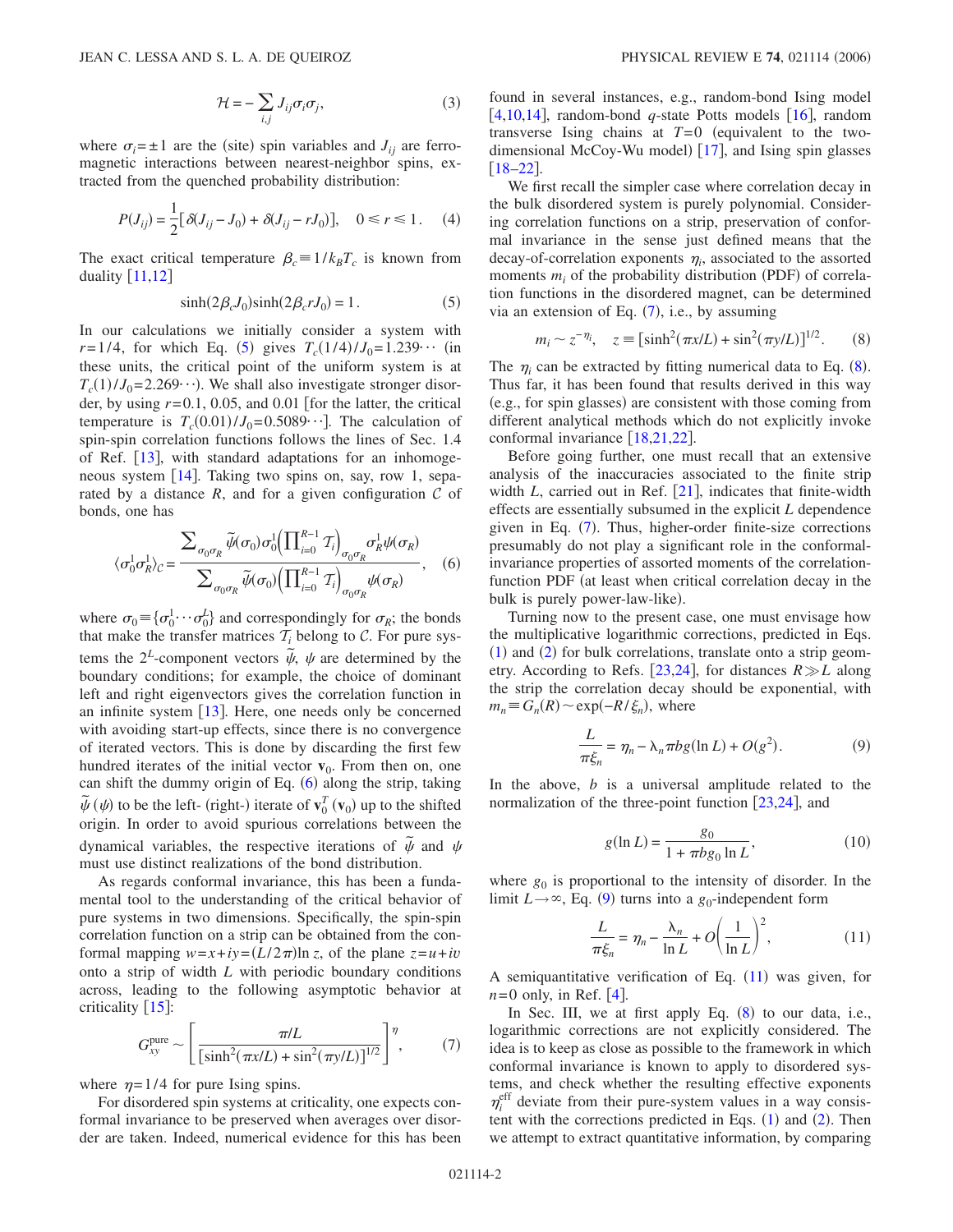<span id="page-2-0"></span>

FIG. 1. (Color online) Double-logarithmic plot of moments of the correlation-function distribution, against  $z = [\sinh^2(\pi x/L)]$  $+\sin^2(\pi y/L)$ <sup> $1/2$ </sup>, for  $r=1/4$ ,  $L=16$ ,  $N=10^5$ . Lines are least-squares fits of single power-law form to data, from whose slopes one extracts estimates for the  $\eta_n^{\text{eff}}$  of Eq. ([8](#page-1-3)).

our numerical results to Eq.  $(9)$  $(9)$  $(9)$ , as well as its asymptotic form ([11](#page-1-5)). Finally, we investigate a phenomenological scheme to incorporate subdominant corrections to exponential correlation decay on a strip, which is subsequently applied to the analysis of low-disorder data.

## **III. NUMERICAL RESULTS**

Estimation of uncertainties associated to the several moments of the correlation-function PDFs follows the procedure described in Ref.  $[10]$  $[10]$  $[10]$ , where it was shown that for finite-width strips of length *N*, the width of the PDF remains constant as *N* varies. Though the dispersions  $\Delta G$  [or  $\Delta(\ln G)$  do not shrink down to zero, it is possible to extract reliable information about average values, as the dispersion of these among independent samples is proportional to  $1/\sqrt{N}$ . One can check, for instance, that fluctuations of said averages are  $\leq 1\%$  for a strip of length  $N=10^6$ .

In Fig. [1,](#page-2-0) we present the moments  $m_n$  of the correlationfunction PDF against the variable *z*, where we used  $L=16$ and  $N=10^5$  for  $1 \le x \le 5$ ,  $0 \le y \le 8$ . From least-squares fits of the data, one can find estimates for the effective exponents  $\eta_i^{\text{eff}}$  in the form suggested by Eq. ([8](#page-1-3)). Results are displayed in Table [I.](#page-2-1) Deviations from pure-system values are consistent with the signs predicted for logarithmic corrections from Eqs. ([1](#page-0-0)) and ([2](#page-0-1)), namely, an enhancement for  $n=0$ , approximate neutrality for  $n=1$ , and reduction for  $n \ge 2$ .

<span id="page-2-1"></span>TABLE I. Estimates of effective exponents  $\eta_i^{\text{eff}}$ , from leastsquares fits of moments of correlation-function distributions to the form  $m_i \sim z^{-\eta_i^{\text{eff}}}$ . Data for  $r = 1/4$ ,  $L = 16$ , and  $N = 10^5$ .

| i              | $\eta_{i}^{\text{eff}}$ |
|----------------|-------------------------|
| $\overline{0}$ | 0.271(2)                |
| 1              | 0.252(2)                |
| 2              | 0.473(4)                |
| 3              | 0.671(8)                |
| 4              | 0.85(1)                 |

<span id="page-2-2"></span>

FIG. 2. (Color online) Semilogarithmic plot of moments of the correlation-function distribution, against distance *R* along the strip [i.e., making  $y=0$  in Eq. ([7](#page-1-2))]. Straight lines are least-squares fits of data, from whose slopes the assorted values of  $\lambda_n$  in Table [II](#page-2-3) have been estimated (see text). Here  $r = 1/4$ ,  $L = 10$ ,  $N = 10^5$ .

In order to produce a more quantitative analysis, we now resort to Eqs.  $(9)$  $(9)$  $(9)$  and  $(11)$  $(11)$  $(11)$ . In all cases to be described below, we used  $L=10$ , and the horizontal distance *x* was taken long enough to try and detect the effects which give rise to logarithmic corrections  $[23,24]$  $[23,24]$  $[23,24]$  $[23,24]$ , see Eqs.  $(9)$  $(9)$  $(9)$  and  $(11)$  $(11)$  $(11)$ . In practice, we used  $12 \le x \le 35$  lattice spacings along the strip, as it was noticed that the use of larger *x* gave rise to large sample-tosample fluctuations, thus compromising the accuracy of our data. Also, and for the sake of simplicity, we made  $y=0$ .

Here we evaluated ten independent estimates for  $N=10^5$ for the moments of the correlation-function PDF, and took error bars as three times the standard deviation among these. This was necessary, since it is these uncertainties which constitute the single major impediment to the accurate estimation of the exponents  $\eta_n$  and  $\lambda_n$ .

In the semilogarithmic plot of Fig. [2,](#page-2-2) one can see that an exponential decay with distance, which is a precondition for Eqs.  $(9)$  $(9)$  $(9)$  and  $(11)$  $(11)$  $(11)$  to apply, has set in to a good degree of accuracy for the range of *R* depicted. We first checked whether the values of strip width *L*=10, and disorder *r*=1/4 used so far, might correspond to the asymptotic regime described by Eq.  $(11)$  $(11)$  $(11)$ . The corresponding estimates for  $\lambda_n$ , shown in Table [II,](#page-2-3) have been extracted from least-squares fits of our data to the form given in Eq.  $(11)$  $(11)$  $(11)$ , by keeping the  $\eta_n$  fixed at their pure-system values  $\eta_0=1/4$ ,  $\eta_n=n/4$  $(n \geq 1)$ .

<span id="page-2-3"></span>TABLE II. Estimates of exponents  $\lambda_n$ , from least-squares fits of moments of correlation-function distributions to a pure-exponential decay form, as given by Eq.  $(11)$  $(11)$  $(11)$ , keeping the  $\eta_n$  fixed at their pure-system values  $\eta_0 = 1/4$ ,  $\eta_n = n/4$  ( $n \ge 1$ ). Data for  $r = 1/4$ , *L*  $=10$ , and  $N=10<sup>5</sup>$ . Uncertainties in last quoted digits are shown in parentheses.

| $\boldsymbol{n}$ | $\lambda_n$ (calc.) | $\lambda_n$ (expected) |
|------------------|---------------------|------------------------|
| 0                | $-0.05(1)$          | $-1/8$                 |
|                  | $-0.0012(7)$        | $\theta$               |
| 2                | 0.081(1)            | 1/4                    |
| 3                | 0.218(2)            | 3/4                    |
|                  | 0.405(4)            | 3/2                    |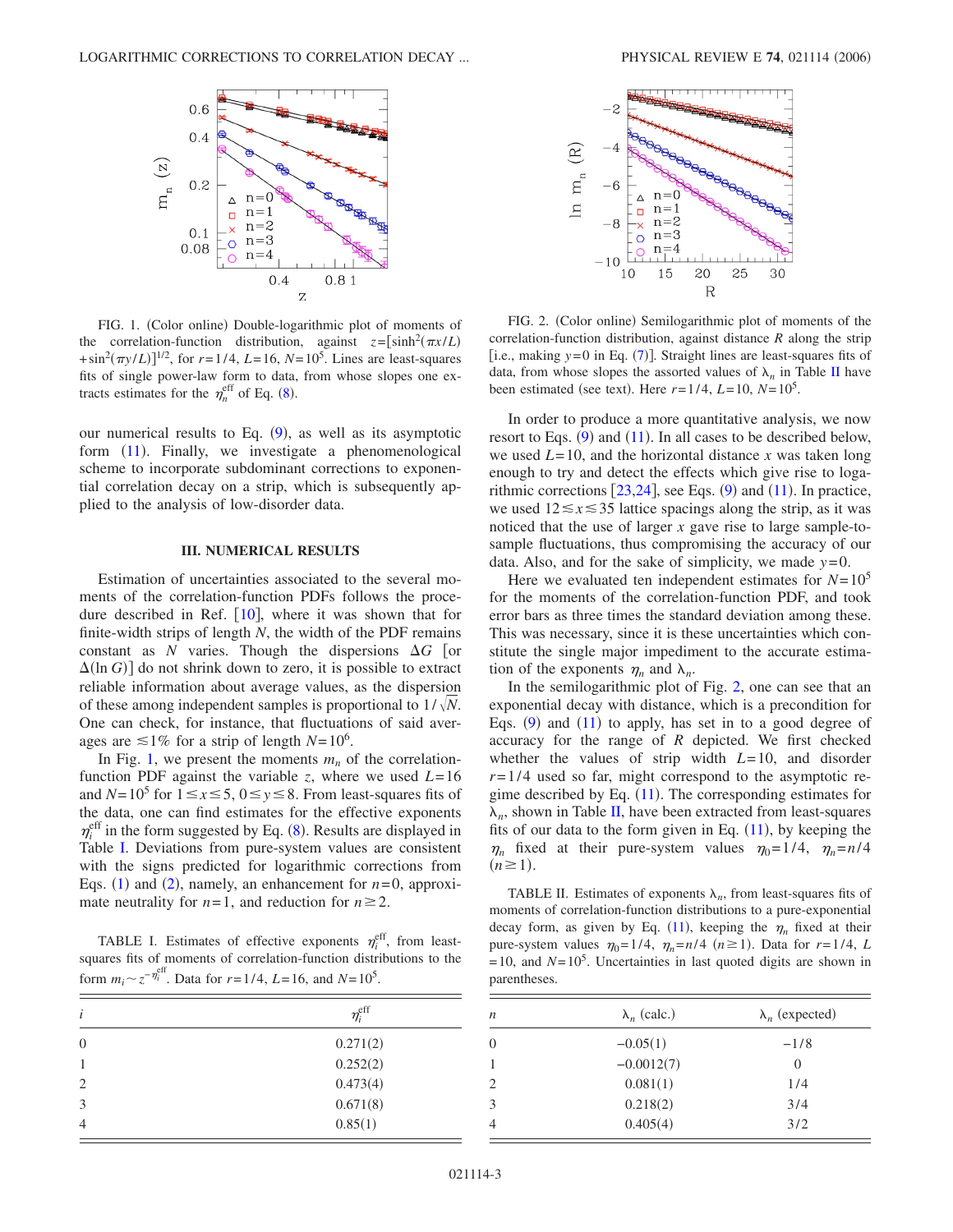As can be seen, though the estimates extracted from our data have their sign as predicted, their magnitude is at most only about one-third of the expected (except for  $n=1$ , in which case the calculated result may be taken as broadly consistent with the predicted absence of corrections). The most likely explanation for such discrepancy is, therefore, that the asymptotic regime has not been reached yet. Similar considerations were used in Ref.  $[23]$  $[23]$  $[23]$ , where the four-state Potts model was analyzed with help of the generic (i.e., non-asymptotic) form ([9](#page-1-4)). From free-energy data, the numerical values of  $g(\ln L)$  for  $L=6-10$  were extracted, and it was shown that they explained the respective deviations of gap scaling data from their known exact values.

A major obstacle to following the same steps here is the presence of randomness, which severely limits the accuracy of both free-energy (see, e.g., Ref. [[14](#page-6-11)]) and correlationfunction estimates. Furthermore, the exact bulk free energy is not known, contrary to the case of the four-state Potts model  $\lceil 23 \rceil$  $\lceil 23 \rceil$  $\lceil 23 \rceil$ .

We then compared correlation-function data pertaining to different values of  $L$ , namely,  $L=10$  and 16 (both for  $r=1/4$ ). We found that, e.g., fitting  $L=16$  results to the asymptotic form Eq. ([11](#page-1-5)) gives estimates for  $\lambda_n$  which fall essentially within the error bars of those given in Table [II](#page-2-3) for *L*=10. In addition to the randomness effects just mentioned, such poor resolution also reflects the logarithmic *L* dependence of the corrections under study, and indicates that for the values of  $L \le 25$  within current reach of transfer-matrix calculations, there is little hope of extracting reliable information from varying *L*.

Next, we investigated the behavior of our results against varying disorder. This means varying  $r$  in Eq. ([4](#page-1-6)), which corresponds to changing  $g_0$  in Eq.  $(10)$  $(10)$  $(10)$ . The actual functional dependence  $g_0 = g_0(r)$  is not known, apart from the basic fact that  $g_0$  must increase as  $r$  decreases towards zero. A similar degree of freedom is absent in the four-state Potts model investigated in Ref. [[23](#page-6-18)]. From Eqs.  $(9)$  $(9)$  $(9)$ – $(11)$  $(11)$  $(11)$ , by doing this for fixed *L* one expects to move along the crossover between small- and large-*L* regimes.

We calculated moments of order 0−4 of the correlationfunction PDFs, for  $r=0.1$ , 0.05, and 0.01. Fits of our data to the asymptotic form  $(11)$  $(11)$  $(11)$ , are shown in Fig. [3.](#page-3-0) For each  $n \neq 1$ , the sign of calculated exponents remains in agreement with predictions and their absolute value increases with increasing disorder  $[\lambda_1$  remains close to zero, reaching  $0.07(1)$ for  $r=0.01$ . However, the trend against increasing disorder is clearly towards overshooting the theoretical predictions, with no sign of stabilization.

It seems reasonable to exclude the possibility of nonmonotonic behavior for even smaller *r*, which would then bring the estimated exponents back to their predicted values. The simplest explanation for the behavior depicted in Fig. [3](#page-3-0) is that, at  $r \le 0.05$  or thereabouts (for fixed  $L = 10$ ), the effects of the percolation fixed point at  $r=0$ ,  $T_c(0)=0$ , are beginning to manifest themselves. Indeed, the description synthesized in Eq. ([9](#page-1-4)) implicitly envisages a perturbation scenario where pure-Ising critical behavior is modified by a marginally relevant operator, which induces the logarithmic corrections investigated here. Thus it is plausible that such framework would fail to include the extreme disorder close to the zerotemperature fixed point.

<span id="page-3-0"></span>

FIG. 3. (Color online) Logarithmic correction exponents  $\lambda_n$ , calculated via the asymptotic expression,  $(11)$  $(11)$  $(11)$  from moments of the correlation-function distribution, against disorder intensity  $r$  [disorder increases with decreasing  $r$ , see Eq.  $(4)$  $(4)$  $(4)$ ]. Error bars are of the same order of, or smaller than, symbol sizes. Dashed horizontal lines starting on the vertical axis mark expected values of *n*=−1/8, 0, 1/4, 3/4, and 3/2, respectively, for *n*=0−4. All for  $L=10$ ,  $N=10^5$ .

In order to check this hypothesis, we must go back to the nonasymptotic form, ([9](#page-1-4)), and ask whether (for fixed *L*) there is a range of disorder in which the corrections to the puresystem exponents can be decomposed into the product of an *n*-dependent and an *n*-independent factor [respectively,  $\lambda_n$ and  $\pi bg(\ln L)$  as in Eq. ([9](#page-1-4)), and whether such range is limited by increasing disorder. As pointed out above, in contrast with Ref.  $[23]$  $[23]$  $[23]$  here we are allowed to vary  $g_0$ , which can then substitute for the *L* variation investigated in that reference.

We assumed the  $\eta_n$  and  $\lambda_n$  to have their exact predicted values and, from the numerical estimates of moments of correlation-function PDFs, calculated  $\pi bg(\ln L)$  for  $n=0, 2$ , 3, and 4. The results are exhibited in Fig. [4.](#page-3-1) We first note that the  $n=0$  data show a much wider range of variation than the rest. This may be related to specific properties of the zeroth moment of the correlation-function PDF, in whose calculation the occurrence of small values plays a disproportion-

<span id="page-3-1"></span>

FIG. 4. (Color online) Estimates of  $\pi bg(\ln L)$  of Eq. ([9](#page-1-4)) (assuming  $\eta_n$ ,  $\lambda_n$  to have their exact values) calculated from moments of the correlation-function distribution, against disorder intensity *r*. Error bars are of the same order of, or smaller than, symbol sizes. All for  $L=10$ ,  $N=10^5$ .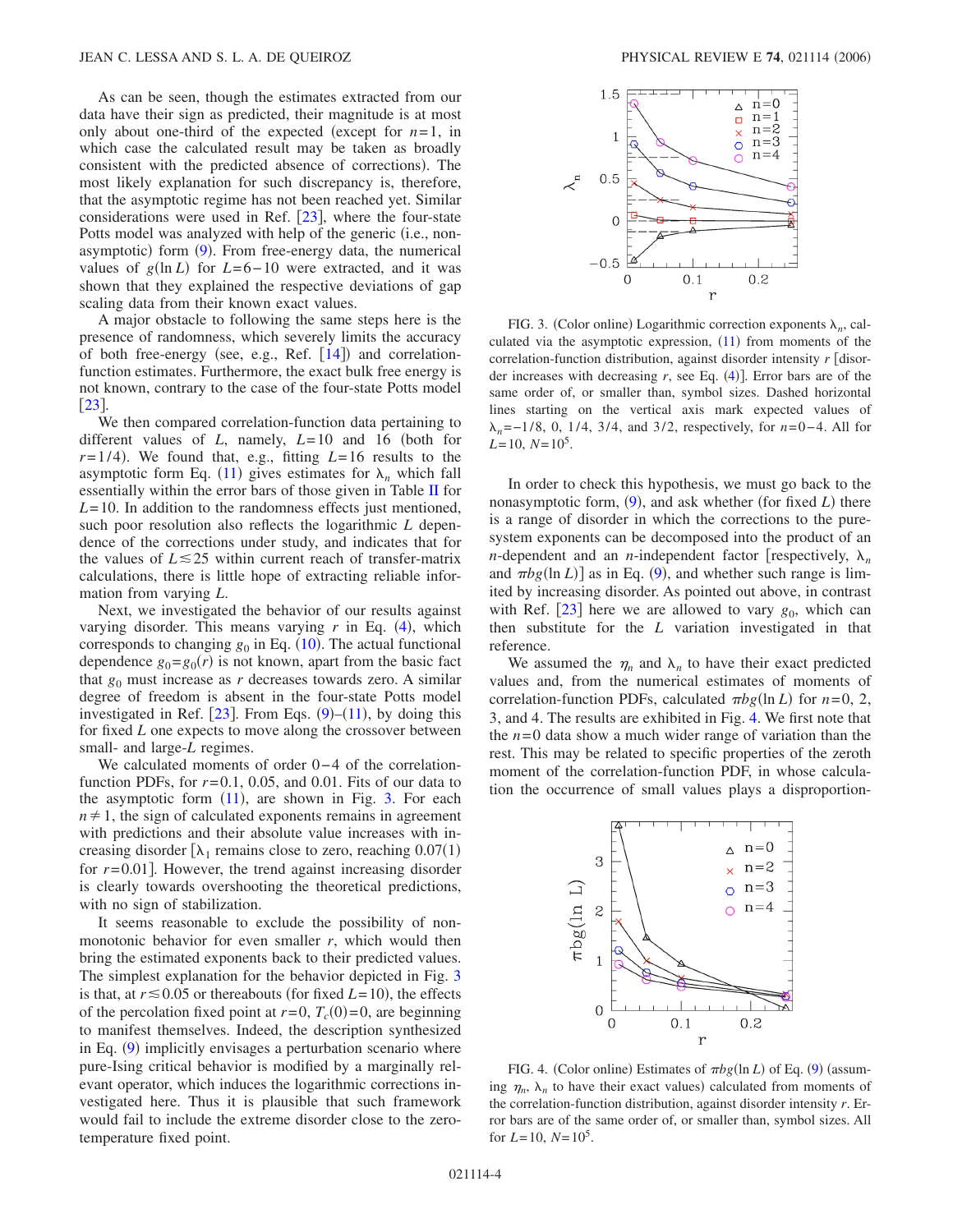ately important role compared to the moments of order  $n \geq 1$ ). However, we cannot advance a specific explanation at this point. We decided to concentrate on the analysis of  $n=2-4$  data, whose average gives  $\pi b g(\ln L) = 0.30(3)$  for  $r=1/4$ , and 0.56(8) for  $r=0.1$ . For smaller *r* we see that the scatter becomes larger, in a way consistent with the idea that the physical picture of Eq. ([9](#page-1-4)) becomes frayed as disorder increases. The agreement is qualitative and, to a fair extent, quantitative, inasmuch as both Figs. [3](#page-3-0) and [4](#page-3-1) concur in indicating  $r \approx 0.1$  as the threshold beyond which the perturbative view definitely fails (for  $L \approx 10$ , that is; for larger *L* such threshold would presumably move towards higher disorder).

We now return to the relatively low-disorder case of  $r=1/4$ , and investigate whether a perturbative scheme exists, which may account for the features exhibited by correlation functions on a strip geometry. Specifically, Eq. ([9](#page-1-4)) predicts that, in the disordered system, correlations on a strip still decay purely exponentially, as in pure-Ising strips, only with a small change in the exponent. In the crossover regime to which  $L=10$ ,  $r=1/4$  certainly belong, such incipient modification may turn up as an effective subdominant (i.e., less than exponential) correction to our numerics. Thus, one could expect an effective behavior

$$
G_n(R) \sim \exp(-\pi R \eta_n/L)[R]^{\Lambda_n},\qquad (12)
$$

<span id="page-4-1"></span>where  $\eta_n$  are the pure-system exponents, and subdominant corrections are assumed to take the simplest possible form of a power law, with the  $\Lambda_n$  to be determined. Following this reasoning, and recalling the behavior of bulk correlations invoked in Eqs.  $(1)$  $(1)$  $(1)$  and  $(2)$  $(2)$  $(2)$ , one sees that a literal transposition of the *R* dependence of the latter onto the *z* dependence of strip correlations [in analogy with Eq. ([8](#page-1-3))], would mean:

$$
G_n(z) \sim z^{-\eta_n} [\ln z]^{\lambda_n} = [z(\ln z)^{q_n}]^{-\eta_n},\tag{13}
$$

<span id="page-4-0"></span>where  $\eta_0 = 1/4$ ,  $\lambda_0 = -1/8$ ,  $\eta_n = n/4$ ,  $\lambda_n = n(n-1)/8$   $(n \ge 1)$ , and  $q_n = -\lambda_n / \eta_n$ . In the regime  $x = R \gg L$ ,  $y = 0$  considered in Eq. ([9](#page-1-4)), which corresponds to  $z \sim \exp(\pi R/L)$  in Eq. ([8](#page-1-3)), this indeed amounts to writing

$$
G_n(R) \sim \exp(-\pi R \eta_n/L)[R]^{\lambda_n},\tag{14}
$$

<span id="page-4-2"></span>i.e., pure-Ising exponential decay with power-law corrections. Since Eq.  $(13)$  $(13)$  $(13)$  does not, as far as we are aware, have a rigorous justification on the basis of conformal invariance, the predicted identification  $\Lambda_n = \lambda_n$  extracted from comparison of Eq.  $(12)$  $(12)$  $(12)$  to Eq.  $(14)$  $(14)$  $(14)$  must be regarded warily. Nevertheless, from the preceding analysis summarized in Tables [I](#page-2-1) and [II,](#page-2-3) for each *n* one expects  $\Lambda_n$  and  $\lambda_n$  to have the same sign and, possibly, to be of similar orders of magnitude. Therefore, in what follows we shall take considerations based on Eq.  $(13)$  $(13)$  $(13)$  as a starting point to reanalyze the set of data displayed in Fig. [2.](#page-2-2)

Using Eq.  $(13)$  $(13)$  $(13)$ , the moment of order  $n=0$  must correspond to  $q=1/2$ . In Fig. [5,](#page-4-3) fitting data for the moment of order  $n=0$  we at first fixed  $q=1/2$  $q=1/2$  [as suggested by Eq. (2)], and allowed  $\eta_0$  to vary in Eq. ([13](#page-4-0)). The best fit was found for  $\eta_0$ =0.2505(7), corresponding to a  $\chi^2$  per degree of freedom  $(\chi^2_{N_{\text{DF}}})$  equal to 0.012. We then fixed  $\eta_0$  at the central esti-

<span id="page-4-3"></span>

FIG. 5. (Color online) Main diagram: double-logarithmic plot of moment of order  $n=0$  of correlation-function PDF, against  $[z(\ln z)^q]$ for  $q=1/2$ . Line corresponds to  $\eta_0=0.2505$  (best estimate obtained for fixed  $q=1/2$ , see text);  $L=10$ ,  $r=1/4$ . Inset: semilogarithmic plot of  $\chi^2_{N_{\text{DF}}}$  against  $-\Lambda_0$ , for fits of *n*=0 moment data against  $z^{-\eta_0}[\ln z]^{A_0}$ , with  $\eta_0$ =0.2505 (fixed).

mate just found, and allowed  $\Lambda_0$  of Eq. ([12](#page-4-1)) to vary. The  $\chi^2_{N_{\text{DF}}}$  for this latter fit are displayed in the inset of Fig. [5,](#page-4-3) with a clear minimum at  $\Lambda_0$ =−0.125.

According to Eq.  $(1)$  $(1)$  $(1)$ , the moment of order  $n=1$  is not expected to present logarithmic corrections. In order to check this, we fixed  $q=0$  in Eq. ([13](#page-4-0)) and allowed  $\eta_1$  to vary. The best fit, shown in Fig. [6,](#page-4-4) was found for  $\eta_1 = 0.2505(1)$ , very close to 1/4 of a uniform system, corresponding to a  $\chi^2_{N_{\text{DF}}}$  = 0.02. In the inset of the figure, one can see that, upon keeping  $\eta_1$  fixed at the central estimate quoted above, and allowing  $\Lambda_1$  of Eq. ([12](#page-4-1)) to vary, the closest fit indeed occurs for  $\Lambda_1=0$ .

When turning to higher-order moments  $n \geq 2$ , we noticed that it was not possible, in general, to produce good fits of the whole range of data displayed in Fig. [2](#page-2-2) to the variables suggested by Eq. ([13](#page-4-0)). However, subsets of the data did fit well against such variables, as is illustrated in Fig. [7.](#page-5-0) We shall return to this point at the end of the section.

<span id="page-4-4"></span>For the moment of order *n*=2, again we fixed *q*=−1/2 in Eq. ([13](#page-4-0)) and allowed  $\eta_2$  to vary. The best fit was found for



FIG. 6. (Color online) Main diagram: double-logarithmic plot of moment of order  $n=1$  of correlation-function PDF, against  $[z(\ln z)^q]$ for  $q=0$ . Line corresponds to  $\eta_1=0.2505$  (best estimate obtained for fixed  $q=0$ , see text);  $L=10$ ,  $r=1/4$ . Inset: semilogarithmic plot of  $\chi^2_{N_{\text{DF}}}$  against  $\Lambda_1$ , for fits of *n*=1 moment data against  $z^{-\eta_1}[\ln z]^{\Lambda_1}$ , with  $\eta_1 = 0.2505$  (fixed).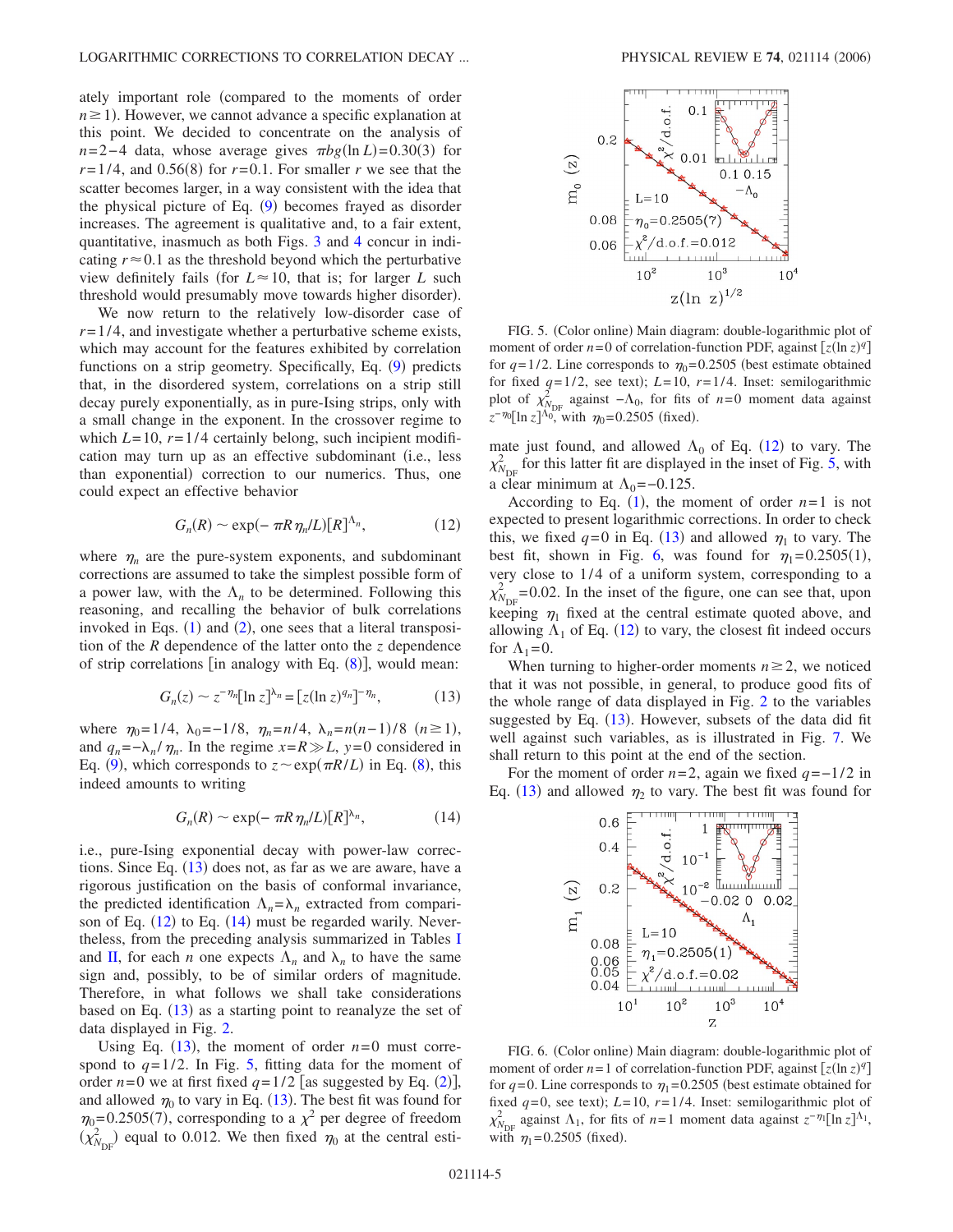<span id="page-5-0"></span>

FIG. 7. (Color online) Double-logarithmic plot of higher-order moments of correlation-function PDF, against  $[z(\ln z)^q]$  with *q*=−1/2, −1, and −3/2, respectively, for *n*=2, 3, and 4. Thick continuous lines show range of data used in least-squares fits of the  $\eta_n$ for *q* fixed as above.  $L=10$ ,  $r=1/4$ .

 $\eta_2$ =0.4992(8), corresponding to a  $\chi^2_{N_{\text{DF}}}$ =0.03. Data for this setup are displayed in the main diagram of Fig. [8.](#page-5-1) In the inset of the figure, we kept  $\eta_2$  fixed at the central estimate just found, and allowed  $\Lambda_2$  of Eq. ([12](#page-4-1)) to vary. The  $\chi^2_{N_{\text{DF}}}$  of the respective fits are shown, with a clear minimum at  $\lambda_2=0.25$ .

The previous procedure was applied for the moments of orders  $n=3$  and  $n=4$ . The results for all investigated exponents,  $\eta_n$  and  $\Lambda_n$  are displayed in Table [III.](#page-5-2)

It can be seen from Table [III](#page-5-2) that both accuracy and precision (the latter, upon comparison with theoretical predictions of  $\lambda_n$ ) of results become lower for higher-order moments; in particular, our estimate of  $\eta_4$  already differs somewhat from  $\eta_4 = 1$  predicted in Eq. ([2](#page-0-1)) (though that for  $\Lambda_4$  is consistent, at the margin, with  $\lambda_4=3/2$  from the same equation). For  $n > 4$  we have found that the situation worsens considerably. This is because (i) short-distance deviations from asymptotic behavior tend to increase with  $n$  and (ii) at the relatively long distances where asymptotic behavior sets in, the correlation functions themselves, and *a fortiori* their higher moments, become smaller, and their averages prone to

<span id="page-5-1"></span>

FIG. 8. (Color online) Main diagram: double-logarithmic plot of moment of order  $n=2$  of correlation-function PDF, against  $[z(\ln z)^q]$ for  $q=-1/2$ . The line corresponds to  $\eta_2=0.4992$  (best estimate obtained for fixed  $q = -1/2$ , see text);  $L = 10$ ,  $r = 1/4$ . Inset: semilogarithmic plot of  $\chi^2_{N_{\text{DF}}}$  against  $\Lambda_2$ , for fits of *n*=2 moment data against  $z^{-\eta_2}[\ln z]^{\Lambda_2}$ , with  $\eta_2$ =0.4992 (fixed).

<span id="page-5-2"></span>TABLE III. Estimates of exponents  $\eta_n$  and  $\Lambda_n$ , from leastsquares fits of moments of correlation-function distributions obtained with  $G_n(z) \sim [z(\ln z)^{q_n}]^{-\eta_n}$ , as given by Eq. ([13](#page-4-0)); see also Eq.  $(12)$  $(12)$  $(12)$ . Data for  $r=1/4$ ,  $L=10$  and  $N=10<sup>5</sup>$ . Uncertainties in last quoted digits are shown in parentheses.

| n                           | $\eta_n$  | $\Lambda_n$ |
|-----------------------------|-----------|-------------|
| 0                           | 0.2505(7) | $-0.124(4)$ |
|                             | 0.2505(1) | 0.000(2)    |
| $\mathcal{D}_{\mathcal{L}}$ | 0.4992(8) | 0.248(6)    |
| 3                           | 0.751(2)  | 0.75(1)     |
|                             | 1.032(6)  | 1.54(4)     |

higher relative fluctuations. We recall the trend illustrated in Fig. [7,](#page-5-0) against increasing *n*: for all three sets of data shown there, the thick continuous lines  $\lceil$  corresponding, respectively, to  $19 \le x \le 32$   $(n=2)$ ,  $21 \le x \le 32$   $(n=3)$ , and  $20 \le x \le 31$  $(n=4)$ ] denote the range of data used to extract the results quoted in Table [III.](#page-5-2) One sees that, since  $|q|$  increases with *n*, sets of data for the same range of *x* become more compressed when plotted against  $[z(\ln z)^q]$ , thus increasing uncertainties upon fitting.

As one might expect, such a picture of good fits to Eq: ([12](#page-4-1)), producing estimates of  $\eta_n$  and  $\lambda_n$  quite close to the exact values, does not hold for higher disorder. For instance, already for  $r=0.1$ ,  $n=2$ , our best fit to Eq.  $(12)$  $(12)$  $(12)$  gives  $\eta_2 = 0.433(1)$ ,  $\lambda_2 = 0.019(5)$   $(\chi^2_{N_{\text{DF}}} = 0.04)$ . Fixing  $\eta_2 = 1/2$ ,  $\lambda_2 = 1/4$  gives  $\chi^2_{N_{\text{DF}}} \approx 24$ .

## **IV. CONCLUSIONS**

We have tested the theoretical predictions, given in Eqs.  $(1)$  $(1)$  $(1)$  and  $(2)$  $(2)$  $(2)$ , of logarithmic corrections to the asymptotic behavior of spin-spin correlation functions, in the twodimensional (unfrustrated) random-bond Ising model. The use of a strip geometry has been accompanied by the corresponding finite-size scaling and conformal-invariance considerations. So far the validity of the latter, when dealing with nonuniform systems, refers to disorder-averaged quantities, and has been established only in cases where critical correlation decay is purely polynomial  $[18,21,22]$  $[18,21,22]$  $[18,21,22]$  $[18,21,22]$  $[18,21,22]$ .

From examination of short-distance data (see Fig. [1](#page-2-0) and Table [I](#page-2-1)), we could only establish that the effective exponents obtained were consistent with corrections of the same sign as predicted by theory. The situation is similar to that found in Ref.  $[7]$  $[7]$  $[7]$ , where the conformal mapping of the square lattice on a finite square was used, and only  $n=0$  was investigated. Those authors concluded that, for the size of lattices used, they would be able only to assert that the sign of corrections was as predicted.

By considering suitably long distances along the strip, we attempted to reach the regime where the effect of logarithmic corrections on a strip geometry is expected to be more easily isolated, as predicted in Refs.  $[23,24]$  $[23,24]$  $[23,24]$  $[23,24]$ . Allowing the intensity of disorder to vary produced a picture in which one is able to identify the approximate range of validity of the results given in Refs.  $[23,24]$  $[23,24]$  $[23,24]$  $[23,24]$ , even for strips of relatively small width.